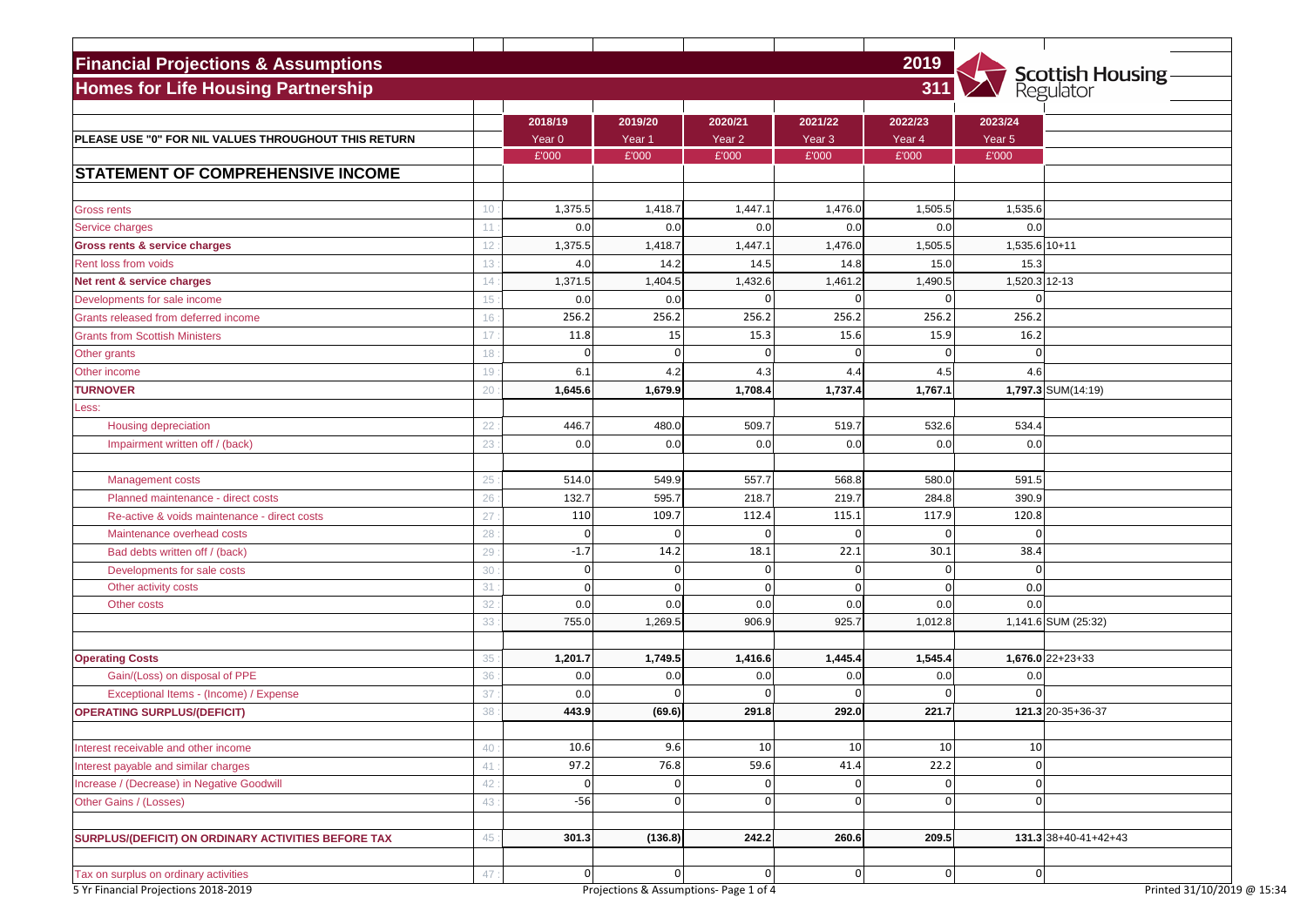|                                                    | £'000          | £'000          | £'000          | £'000          | £'000          | £'000          |                      |
|----------------------------------------------------|----------------|----------------|----------------|----------------|----------------|----------------|----------------------|
|                                                    |                |                |                |                |                |                |                      |
| SURPLUS/(DEFICIT) FOR THE YEAR AFTER TAX<br>49     | 301.3          | (136.8)        | 242.2          | 260.6          | 209.5          |                | 131.3 45-47          |
| <b>STATEMENT OF FINANCIAL POSITION</b>             |                |                |                |                |                |                |                      |
| <b>Non-Current Assets</b>                          |                |                |                |                |                |                |                      |
| Intangible Assets & Goodwill<br>54                 | $\overline{0}$ | 0              |                | $\Omega$       | $\overline{0}$ | $\overline{0}$ |                      |
|                                                    |                |                |                |                |                |                |                      |
| Housing properties - Gross cost or valuation<br>57 | 18225.5        | 18417.5        | 19307.5        | 19609.5        | 19994.5        | 20049.5        |                      |
| Less                                               |                |                |                |                |                |                |                      |
| <b>Housing Depreciation</b><br>59                  | 6213.3         | 6693.3         | 7202.9         | 7722.7         | 8255.2         | 8789.6         |                      |
| <b>Negative Goodwill</b><br>60                     |                |                |                |                |                |                |                      |
| <b>NET HOUSING ASSETS</b><br>61                    | 12,012.2       | 11,724.2       | 12,104.6       | 11,886.8       | 11,739.3       |                | 11,259.9 57-59-60    |
| <b>Non-Current Investments</b><br>63               |                | 0              |                |                |                |                |                      |
| <b>Other Non Current Assets</b><br>64              | 67.2           | 61.5           | 55.9           | 50.3           | 44.6           | 39             |                      |
| <b>TOTAL NON-CURRENT ASSETS</b><br>65              | 12,079.4       | 11,785.7       | 12,160.5       | 11,937.1       | 11,783.9       |                | 11,298.9 54+61+63+64 |
| <b>Current Assets</b>                              |                |                |                |                |                |                |                      |
| Net rental receivables<br>68                       | 13             | 46             | 69.7           | 94.6           | 124            | 125.9          |                      |
| Other receivables, stock & WIP<br>69               | 60.9           | 60.9           | 60.9           | 60.9           | 60.9           | 60.9           |                      |
| 70<br>Investments (non-cash)                       | $\Omega$       | $\Omega$       |                |                |                |                |                      |
| Cash at bank and in hand<br>71                     | 2180.1         | 1734.4         | 991.1          | 845            | 554            | 879.1          |                      |
| <b>TOTAL CURRENT ASSETS</b><br>72                  | 2,254.0        | 1,841.3        | 1,121.7        | 1,000.5        | 738.9          |                | 1,065.9 SUM(68:71)   |
| Payables : Amounts falling due within One Year     |                |                |                |                |                |                |                      |
| Loans due within one year<br>75                    | 313.4          | 330.7          | 348.9          | 368.1          | 33.1           | 0              |                      |
| Overdrafts due within one year<br>76               | 0              | 0              |                | ∩              | 0              | $\Omega$       |                      |
| Other short-term payables<br>77                    | 556.6          | 556.6          | 556.6          | 556.6          | 556.6          | 556.6          |                      |
| <b>TOTAL CURRENT LIABILITIES</b><br>78             | 870.0          | 887.3          | 905.5          | 924.7          | 589.7          |                | 556.6 75+76+77       |
| <b>NET CURRENT ASSETS/(LIABILITIES)</b><br>80      | 1,384.0        | 954.0          | 216.2          | 75.8           | 149.2          |                | 509.3 72-78          |
| <b>TOTAL ASSETS LESS CURRENT LIABILITIES</b><br>82 | 13,463.4       | 12,739.7       | 12,376.7       | 12,012.9       | 11,933.1       | 11,808.2 65+80 |                      |
| Payables : Amounts falling due After One Year      |                |                |                |                |                |                |                      |
| Loans due after one year<br>85                     | 1080.9         | 750.2          | 401.2          | 33.1           | 0              | 0              |                      |
| Other long-term payables<br>86                     | 0              | $\overline{0}$ |                |                | 0              |                |                      |
| Grants to be released<br>87                        | 8322.7         | 8066.5         | 7810.3         | 7554           | 7297.8         | 7041.6         | 7,041.6 85+86+87     |
| 88<br>Provisions for liabilities & charges<br>89   | 9,403.6<br>231 | 8,816.7<br>231 | 8,211.5<br>231 | 7,587.1<br>231 | 7,297.8<br>231 | 231            |                      |
| <b>NET ASSETS</b><br>90                            | 3,828.8        | 3,692.0        | 3,934.2        | 4,194.8        | 4,404.3        |                | 4,535.6 82-88-89     |
| <b>Capital &amp; Reserves</b>                      |                |                |                |                |                |                |                      |
| 93<br>Share capital                                | 0              | 0              |                | $\overline{0}$ | $\Omega$       | $\mathbf 0$    |                      |
| <b>Revaluation reserve</b><br>94                   |                | $\Omega$       |                |                |                |                |                      |
| 95<br><b>Restricted reserves</b>                   |                | $\Omega$       |                |                |                |                |                      |
| 96<br><b>Revenue reserves</b>                      | 3828.8         | 3692           | 3934.2         | 4194.8         | 4404.3         | 4535.6         |                      |
| <b>TOTAL CAPITAL &amp; RESERVES</b><br>97          | 3,828.8        | 3,692.0        | 3,934.2        | 4,194.8        | 4,404.3        |                | 4,535.6 SUM(93:96)   |
| Pension Liability - as included above<br>99        | 231            | 231            | 231            | 231            | 231            | 231            |                      |
| Intra Group Receivables - as included above<br>100 |                | $\overline{0}$ |                |                |                |                |                      |
| Intra Group Payables - as included above<br>101    |                | $\Omega$       |                |                |                |                |                      |
| <b>Balance check</b><br>102                        | <b>TRUE</b>    | <b>TRUE</b>    | <b>TRUE</b>    | <b>TRUE</b>    | <b>TRUE</b>    | <b>TRUE</b>    |                      |
| <b>STATEMENT OF CASHFLOWS</b>                      |                |                |                |                |                |                |                      |
| <b>Net Cash from Operating Activities</b>          |                |                |                |                |                |                |                      |
|                                                    |                |                |                |                |                |                |                      |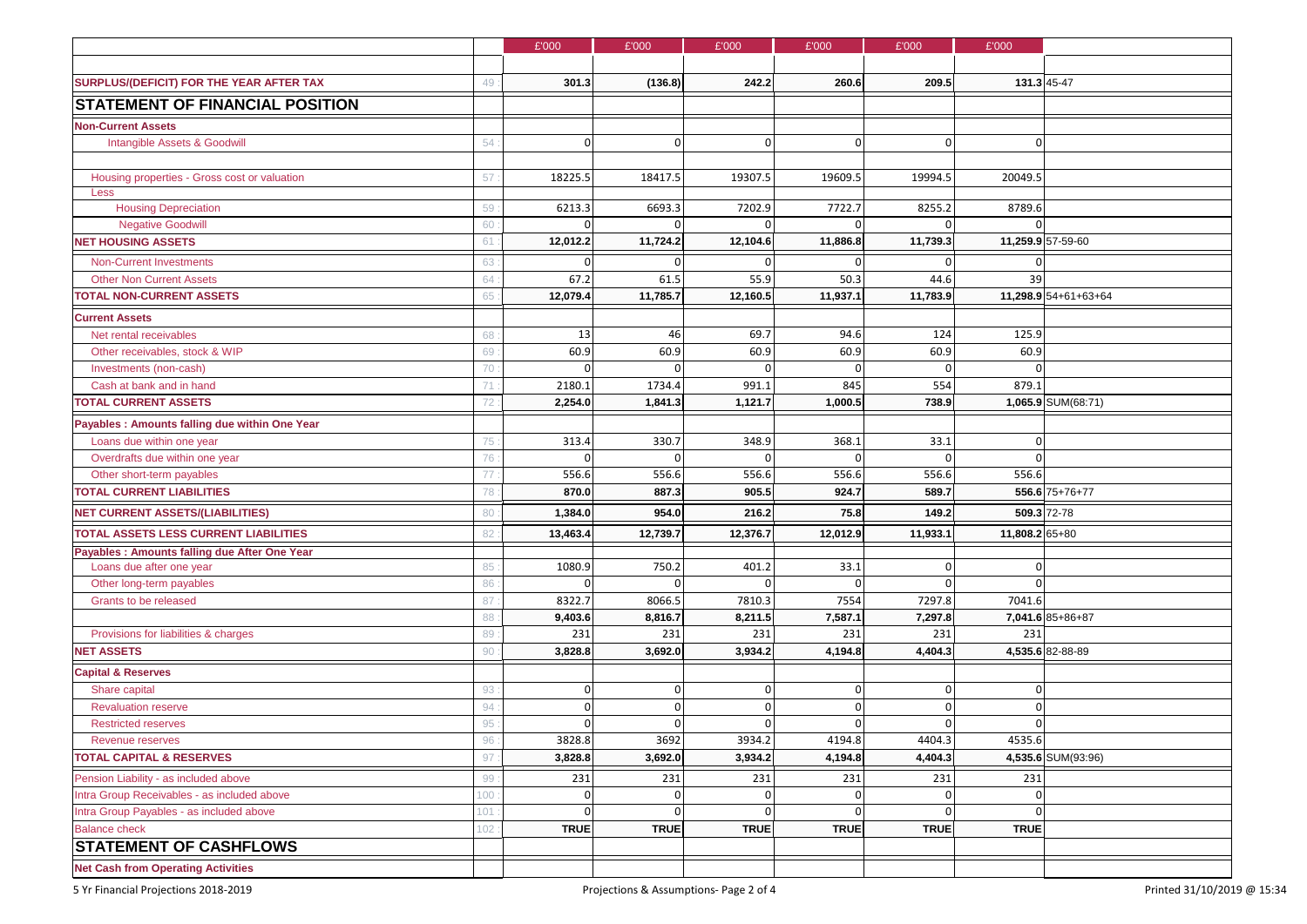|                                                                                                             |     | £'000      | £'000      | £'000      | £'000           | £'000      | £'000           |                                   |
|-------------------------------------------------------------------------------------------------------------|-----|------------|------------|------------|-----------------|------------|-----------------|-----------------------------------|
| <b>Operating Surplus/(Deficit)</b>                                                                          | 106 | 443.9      | (69.6)     | 291.8      | 292.0           | 221.7      | 121.3 38        |                                   |
| <b>Depreciation &amp; Amortisation</b>                                                                      | 107 | 452.4      | 485.6      | 515.3      | 525.4           | 538.2      | 540.0           |                                   |
| <b>Impairments / (Revaluation Enhancements)</b>                                                             | 108 | 0.0        | 0.0        | 0.0        | 0.0             | 0.0        | 0.0             |                                   |
| Increase / (Decrease) in Payables                                                                           | 109 | (143.9)    | (256.2)    | (256.2)    | (256.2)         | (256.2)    | (256.2)         |                                   |
| (Increase) / Decrease in Receivables                                                                        | 110 | 14.3       | $-32.9$    | $-23.9$    | $-25$           | $-29.4$    | $-1.9$          |                                   |
| (Increase) / Decrease in Stock & WIP                                                                        | 111 |            |            |            | 0               |            |                 |                                   |
| Gain / (Loss) on sale of non-current assets                                                                 | 12  |            |            | O          | $\Omega$        |            |                 |                                   |
| Other non-cash adjustments                                                                                  | 113 | 40         |            | ∩          | $\Omega$        |            |                 |                                   |
| <b>NET CASH FROM OPERATING ACTIVITIES</b>                                                                   | 114 | 806.7      | 126.9      | 527.0      | 536.2           | 474.3      |                 | 403.2 SUM(106:113)                |
| Tax (Paid) / Refunded                                                                                       | 116 | $\Omega$   | 0          | 0          | 0               |            |                 |                                   |
| <b>Return on Investment and Servicing of Finance</b>                                                        |     |            |            |            |                 |            |                 |                                   |
| <b>Interest Received</b>                                                                                    | 119 | 10.6       | 9.6        | 10         | 10 <sup>1</sup> | 10         | 10 <sup>1</sup> |                                   |
|                                                                                                             | 120 | $-97.2$    | $-76.8$    | $-59.6$    | $-41.4$         | $-22.2$    |                 |                                   |
| Interest (Paid)                                                                                             |     |            |            |            |                 |            |                 |                                   |
| <b>RETURNS ON INVESTMENT AND SERVICING OF FINANCE</b>                                                       | 121 | (86.6)     | (67.2)     | (49.6)     | (31.4)          | (12.2)     |                 | $10.0$ 119+120                    |
| <b>Capital Expenditure &amp; Financial Investment</b>                                                       |     |            |            |            |                 |            |                 |                                   |
| Construction or acquisition of Housing properties                                                           | 124 | $\sqrt{ }$ | $\Omega$   | $\Omega$   | $\Omega$        |            |                 |                                   |
| <b>Improvement of Housing</b>                                                                               | 125 | $-219.4$   | $-192$     | $-890$     | $-302$          | $-385$     | $-55$           |                                   |
| Construction or acquisition of other Land & Buildings                                                       | 126 |            |            |            | $\Omega$        |            |                 |                                   |
| Construction or acquisition of other Non-Current Assets                                                     | 127 |            |            | $\Omega$   | 0               |            |                 |                                   |
| Sale of Social Housing Properties                                                                           | 128 |            |            | $\Omega$   | $\Omega$        |            |                 |                                   |
| Sale of Other Land & Buildings                                                                              | 129 |            |            |            | $\Omega$        |            |                 |                                   |
| Sale of Other Non-Current Assets                                                                            | 130 |            |            | $\Omega$   | $\Omega$        |            |                 |                                   |
| Grants (Repaid) / Received                                                                                  | 131 |            |            |            | $\Omega$        |            |                 |                                   |
| <b>CAPITAL EXPENDITURE AND FINANCIAL INVESTMENT</b>                                                         | 132 | (219.4)    | (192.0)    | (890.0)    | (302.0)         | (385.0)    |                 | $(55.0)$ SUM $(124:131)$          |
| <b>NET CASH BEFORE FINANCING</b>                                                                            | 34  | 500.7      | (132.3)    | (412.6)    | 202.8           | 77.1       |                 | 358.2 114+116+121+132             |
| <b>Financing</b>                                                                                            |     |            |            |            |                 |            |                 |                                   |
| Equity drawdown                                                                                             | 137 |            |            | 0          | $\Omega$        |            |                 |                                   |
| Debt drawndown                                                                                              | 138 |            |            |            | $\Omega$        |            |                 |                                   |
| Debt repayment                                                                                              | 139 | $-297.1$   | $-313.4$   | $-330.7$   | $-348.9$        | $-368.1$   | $-33.1$         |                                   |
| Working Capital (Cash) - Drawn / (Repaid)                                                                   | 140 |            |            |            |                 |            |                 |                                   |
| <b>NET CASH FROM FINANCING</b>                                                                              | 141 | (297.1)    | (313.4)    | (330.7)    | (348.9)         | (368.1)    |                 | $(33.1)$ SUM $(137:140)$          |
| <b>INCREASE / (DECREASE) IN NET CASH</b>                                                                    | 143 | 203.6      | (445.7)    | (743.3)    | (146.1)         | (291.0)    |                 | $325.1 134+141$                   |
| <b>Cash Balance</b>                                                                                         |     |            |            |            |                 |            |                 |                                   |
| <b>Balance Brought Forward</b>                                                                              | 146 | 1,976.5    | 2,180.1    | 1,734.4    | 991.1           | 845.0      |                 | 554.0 148 (Prior Year)            |
| Increase / (Decrease) in Net Cash                                                                           | 147 | 203.6      | (445.7)    | (743.3)    | (146.1)         | (291.0)    | $325.1$ 143     |                                   |
| <b>CLOSING BALANCE</b>                                                                                      | 148 | 2,180.1    | 1,734.4    | 991.1      | 845.0           | 554.0      |                 | 879.1 146+147                     |
|                                                                                                             |     |            | 0.0        | 0.0        | 0.0             | 0.0        |                 | $0.0$ 148-71                      |
| Difference between Closing Balance and Cash at bank and in hand                                             |     | 0.0        |            |            |                 |            |                 |                                   |
|                                                                                                             |     |            |            |            |                 |            |                 |                                   |
| <b>ADDITIONAL INFORMATION</b>                                                                               |     |            |            |            |                 |            |                 |                                   |
| <b>Units:</b>                                                                                               |     |            |            |            |                 |            |                 |                                   |
| Number of units owned at end of period<br>Number of units managed at end of period (exclude factored units) | 154 | 309<br>309 | 309<br>309 | 309<br>309 | 309<br>309      | 309<br>309 | 309             | 309 [[prevyr] 154+161-173-174-175 |